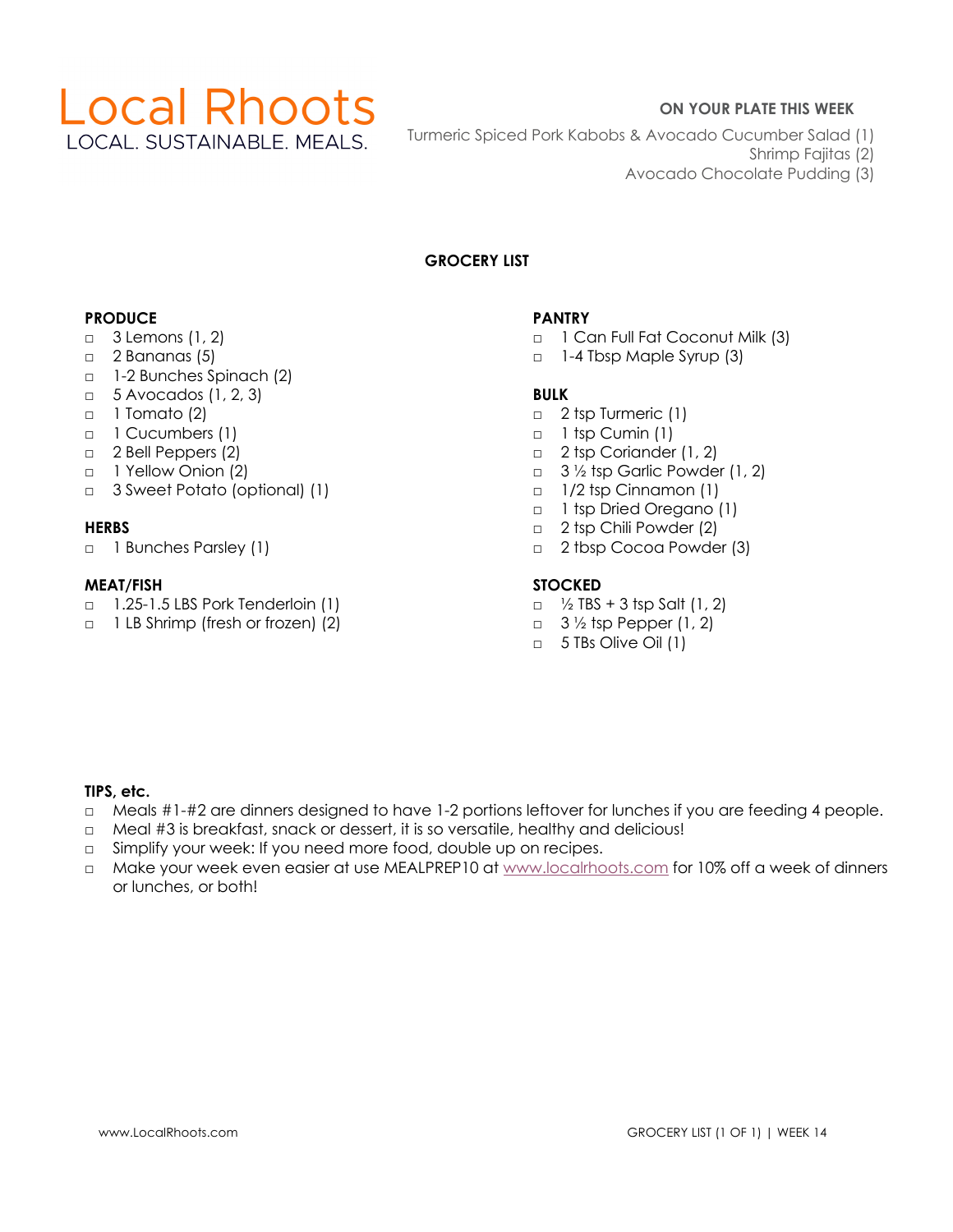# **Local Rhoots** LOCAL. SUSTAINABLE. MEALS.

#### **INGREDIENT LIST**

#### **Turmeric Spiced Pork Kabobs & Avocado Cucumber Salad (1)**

- □ 1.25-1.5 LBS Pork Tenderloin
- □ 2 Avocados
- □ 2 Cucumbers
- □ 3 Lemons
- □ 1 Bunch Parsley
- □ 2 tsp Turmeric
- □ 1 tsp Cumin
- □ 1 tsp Coriander
- □ 1 tsp Garlic Powder
- □ 1/2 tsp Cinnamon
- □ 1 tsp Dried Oregano
- □ 5 TBs Olive Oil
- □ 1-2 Sweet Potatoes (optional)

#### **Shrimp Fajitas (2)**

- □ 1 LB Shrimp (fresh or frozen)
- □ 2 Bell Peppers
- □ 1 Yellow Onion
- □ 1 Lemon
- □ 2 Avocado
- □ 1 Tomato
- □ 1-2 Bunches Spinach
- □ 2 tsp Chili Powder
- □ 1 tsp Garlic Powder
- □ 1 tsp Cumin
- □ 1 tsp Coriander

## **Avocado Chocolate Pudding (5)**

- □ 2 Avocados
- □ 2 Bananas
- □ 1 Can Coconut Milk
- □ 2 TBS Cocoa Powder
- □ 1-4 TBS Maple Syrup (optional)
- □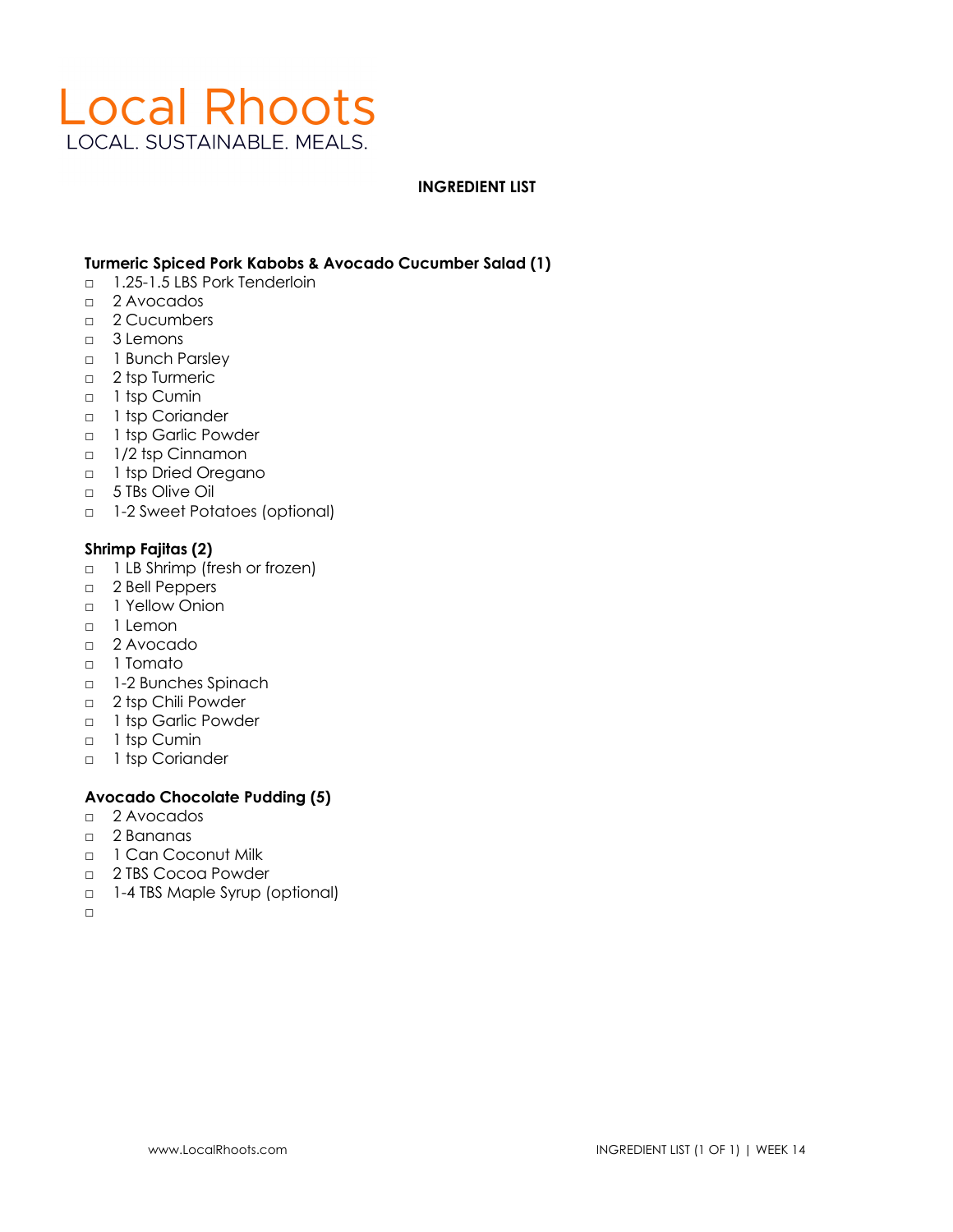

**PREP DAY**

# **TOOLS**

- □ 6-8 Kabob Sticks (1)
- □ 1 1-Gallon Freezer Bag (1)
- □ 3 Medium Container with Lid (1,3)
- □ Food Processor (3)

## **PRE-PREP**

□ OPTIONAL: Heat oven to 400. Stick fork in all the sweet potatoes, wrap in foil and bake for 40 minutes. Remove and refrigerate. (1)

## **PROCESS**

□ In a food processor, add 2 avocados, 2 bananas, 1 can coconut milk, 2 TBS cocoa powder, pinch of salt. Blend until smooth. Taste and add maple syrup as desired. Process again. Store in a medium or 4 6-ounce containers. (3)

## **CHOP**

- □ Cut pork tenderloin into 1-2" pieces, add to 1-gallon Ziploc. (1)
- □ Rough chop 1/2 of the parsley, add half to the bag with the pork tenderloin and half to the container with the cucumber and avocado. (1)

## **MIX**

- □ In a bowl, combine 2 tsp Turmeric, 1 tsp Cumin, 1 tsp Coriander, 1 tsp Garlic Powder, 1/2 tsp Cinnamon, 1 tsp Dried Oregano, 2 tsp Salt, 1 tsp Pepper, 2 TBs Olive Oil plus the juice of 1 lime. (1)
- □ Pour seasoning mix into the bag with the pork, remove all the air from the bag, seal and squish the bag around to evenly disperse the seasoning. Refrigerate. (1)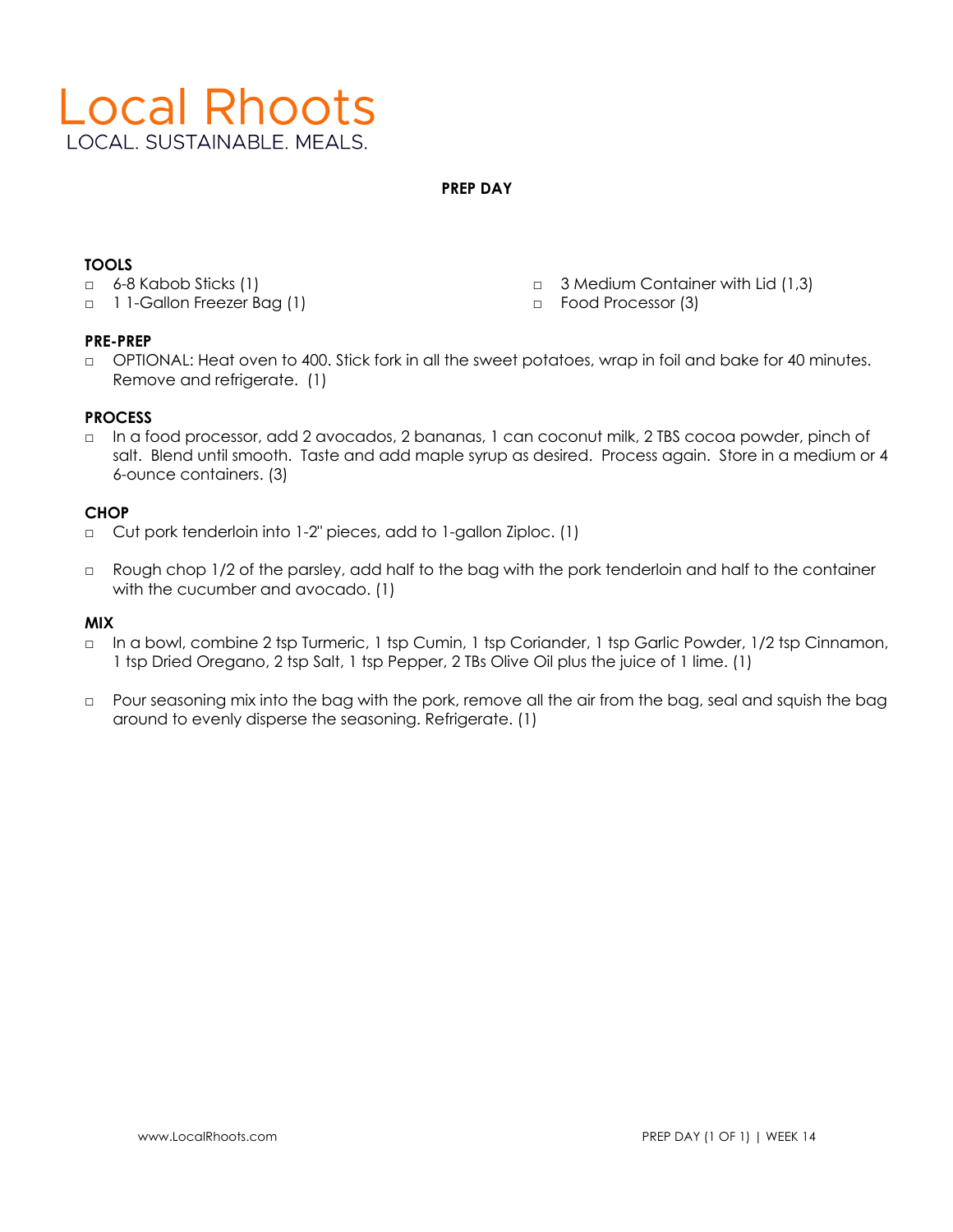# **Local Rhoots** LOCAL, SUSTAINABLE, MEALS.

#### **DAY OF**

#### **Turmeric Spiced Pork Kabobs & Avocado Cucumber Salad (1)**

- □ Turn on the BBQ, or take out a grill pan. OPTIONAL: Reheat baked potatoes in oven 15 minutes at 425.
- □ Heat grill over medium heat. Skewer pork onto kabob sticks. Grill kabobs turning every 4 minutes until done.
- □ Cube 2 Avocados and 2 cucumbers, add to medium bowl.
- □ Slice 1 lemon in half and squeeze juice over the avocado and cucumber, season with salt and pepper plus 3 TBS olive oil, set aside until ready to serve.
- □ Plate Kabobs with the Avocado Cucumber Salad and sweet potato

#### **Shrimp Fajitas (2)**

- □ IF SHRIMP ARE FROZEN: Place in a bowl with cool tap water, replacing water every 5 minutes until ice is gone and shrimp are defrosted. Peel shrimp if needed.
- □ Cut 2 bell peppers and 1 yellow onion in half, then slice into long thin pieces.
- □ Dice 1 tomato and place in a bowl. To the tomato, add 1 avocado (skin and seed removed) plus the juice of 1 lemon.
- □ Using a fork, mash the avocado and tomato together, season with salt and pepper to taste. Refrigerate until you are ready to eat.
- □ In a small bowl, combine 2 tsp Chili Powder, 1 tsp Garlic Powder, 1 tsp Cumin, 1 tsp Coriander, 1/2 TBS Salt, 1 tsp Pepper, set aside.
- □ In a large sauté pan, heat 2 TBS oil of choice over medium-high heat. Add onions to the pan and sauté until they begin to brown, about 8-10 minutes. Add seasoning mix to the onions, combine and cook; about 1 minute. Add bell peppers to the pan and sauté 5 minutes. Pour in the shrimp, mix to combine well and sauté until shrimp are pink; about 3 minutes.
- □ Fill serving bowls with spinach. Top spinach with shrimp fajitas and avocado mix. Serve.

#### **Avocado Chocolate Pudding (3)** | Ready to Eat